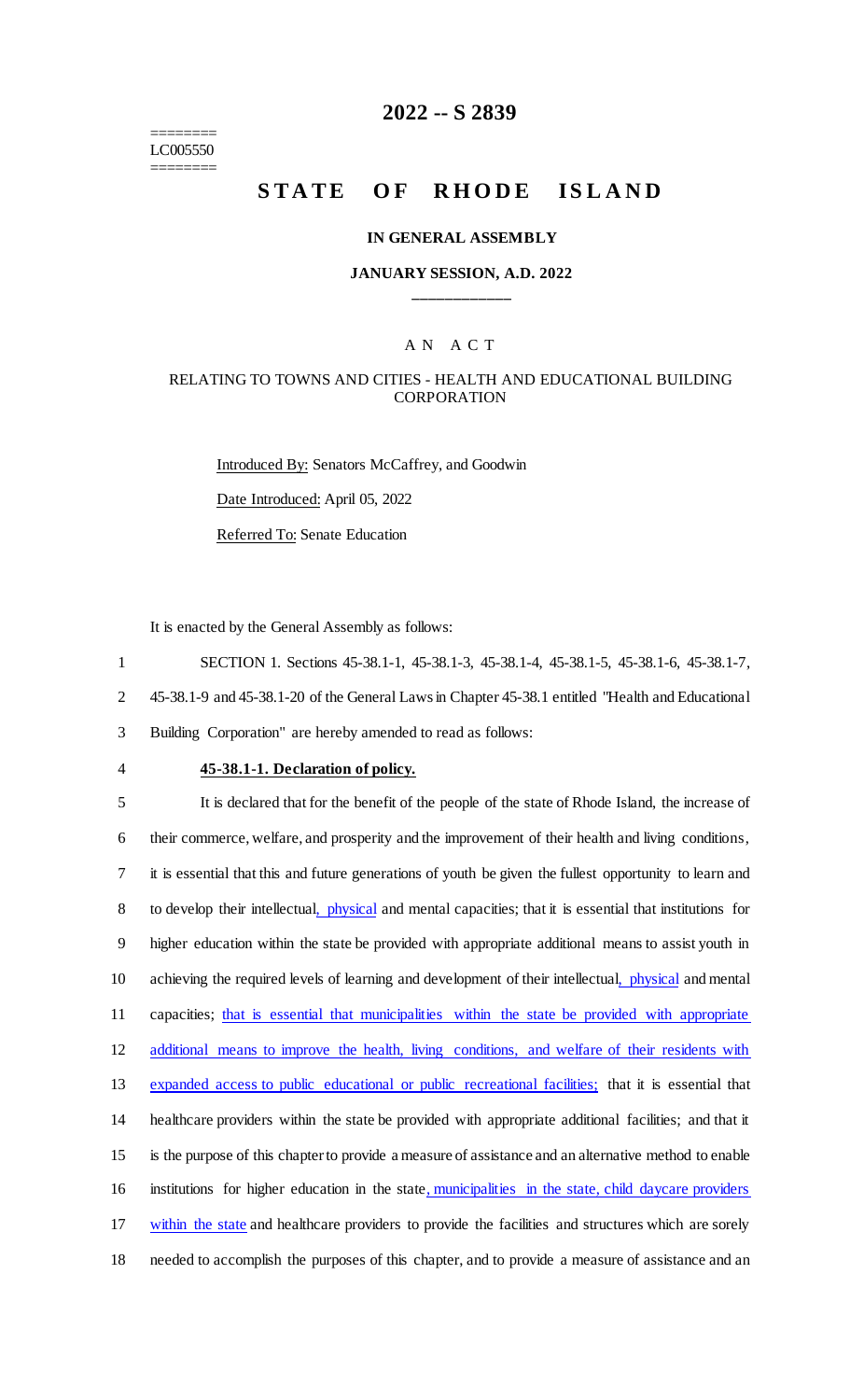alternative method to enable students and the families of students attending institutions for higher education in the state to finance the cost or a portion of the cost of that higher education, all to the public benefit and good, to the extent and manner provided in this chapter. It is further declared that the exercise by the Rhode Island health and educational building corporation, created and established under § 45-38.1-4, of the powers conferred on the corporation, under this chapter, will constitute the performance of an essential governmental function.

### **45-38.1-3. Definitions.**

 As used in this chapter, the following words and terms have the following meaning unless the context indicates another or different meaning or intent:

 (1) "Bonds" means bonds of the corporation issued under the provisions of this chapter, including refunding bonds, notwithstanding that the bonds may be secured by mortgage or the full faith and credit of the corporation or the full faith and credit of a participating institution for higher 13 education or of a participating municipality or of a participating healthcare provider or any other lawfully pledged security of a participating educational institution or child daycare center or of a participating municipality or of a participating healthcare provider;

 (2) "Borrower" means a student or a parent who has received or agreed to pay an education loan;

 (3) "Capital note(s)" means a note or notes of the corporation not exceeding twelve (12) months in duration to maturity issued for the benefit of a healthcare provider or educational 20 institution or municipality or child daycare center to purchase capital assets to be used in the 21 operations of the healthcare provider or educational institution or municipality or child daycare 22 center;

23 (4) "Child daycare center" means a child daycare center as defined in  $\frac{23}{23}$  -28.1-5  $\frac{8}{24}$  42- $24 \frac{12.5-2}{12.5-2}$ , which is a not-for-profit organization;

 (5) "Cooperative hospital service organization" means a corporation created pursuant to chapter 6 of title 7, which meets the requirements of Section 501(e) of the Internal Revenue Code of 1954, 26 U.S.C. § 501(e), and is exempt from federal taxation of income in accordance with 28 Section  $501(c)(3)$  of the Internal Revenue Code, 26 U.S.C. §  $501(c)(3)$ ;

 (6) "Corporation" means the Rhode Island health and educational building corporation created and established as a nonbusiness corporation, under and pursuant to chapter 6 of title 7, as amended, and constituted and established as a public body corporate and agency of the state under § 45-38.1-4, or any board, body, commission, department, or officer succeeding to the principal functions of the corporation or to whom the powers conferred upon the corporation by this chapter are given by law;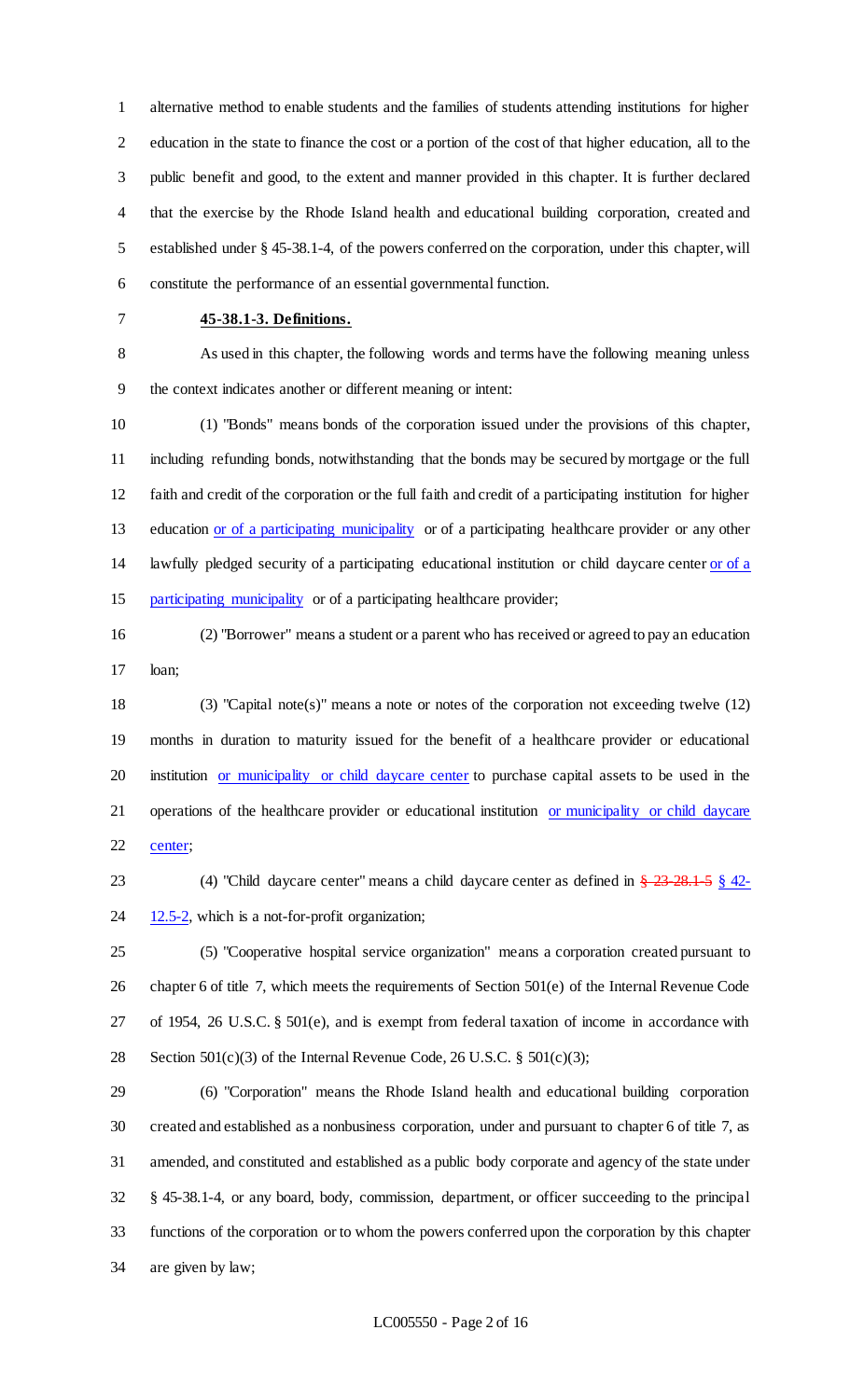(7) "Corporation loans" means loans by the corporation to an educational institution or child daycare center for the purpose of funding education loans;

 (8) "Cost" as applied to a project or any portion of it, financed under the provisions of this chapter, embraces all or any part of the cost of construction and acquisition of all lands, structures, real or personal property, rights, rights of way, franchises, easements, and interests acquired or used for a project, the cost of demolishing or removing any buildings or structures on land so acquired, including the cost of acquiring any lands to which the buildings or structures may be moved, the cost of all machinery and equipment, financing charges, interest prior to, during and for a period after completion of the construction, provisions for working capital, reserves for principal and interest and for extensions, enlargements, additions, replacements, renovations and improvements, cost of engineering, financial and legal services, plans, specifications, studies, surveys, estimates of cost and of revenues, administrative expenses, expenses necessary or incident to determining the feasibility or practicability of constructing the project, and other expenses that may be necessary or incident to the construction and acquisition of the project, the financing of the construction and acquisition, and the placing of the project in operation;

 (9) "Default insurance" means insurance insuring education loans, corporation loans, or bonds or notes of the corporation against default;

 (10) "Default reserve fund" means a fund established pursuant to a resolution of the corporation for the purpose of securing education loans, corporation loans, or bonds or notes of the corporation;

 (11) "Education loan" means a loan which is made by or on behalf of an educational institution or child daycare center from the proceeds of a corporation loan, to a student or parents of a student or both, to finance the student's attendance at the institution;

 (12) "Education loan series portfolio" means all education loans made by or on behalf of a specific educational institution or child daycare center which are funded from the proceeds of a corporation loan to the institution out of the proceeds of a related specific bond or note issued through the corporation;

(13) "Educational institution" means:

 (i) An educational institution or local education authority participating in the school housing aid program as described in chapter 7 of title 16 situated within this state which, by virtue of law or charter, is a public or other nonprofit educational institution empowered to provide a program of education at the primary, secondary or high school level, beyond the high school level, and which is accredited by a nationally recognized educational accrediting agency or association and awards a bachelor's or advance degree or provides a program of not less than two (2) years'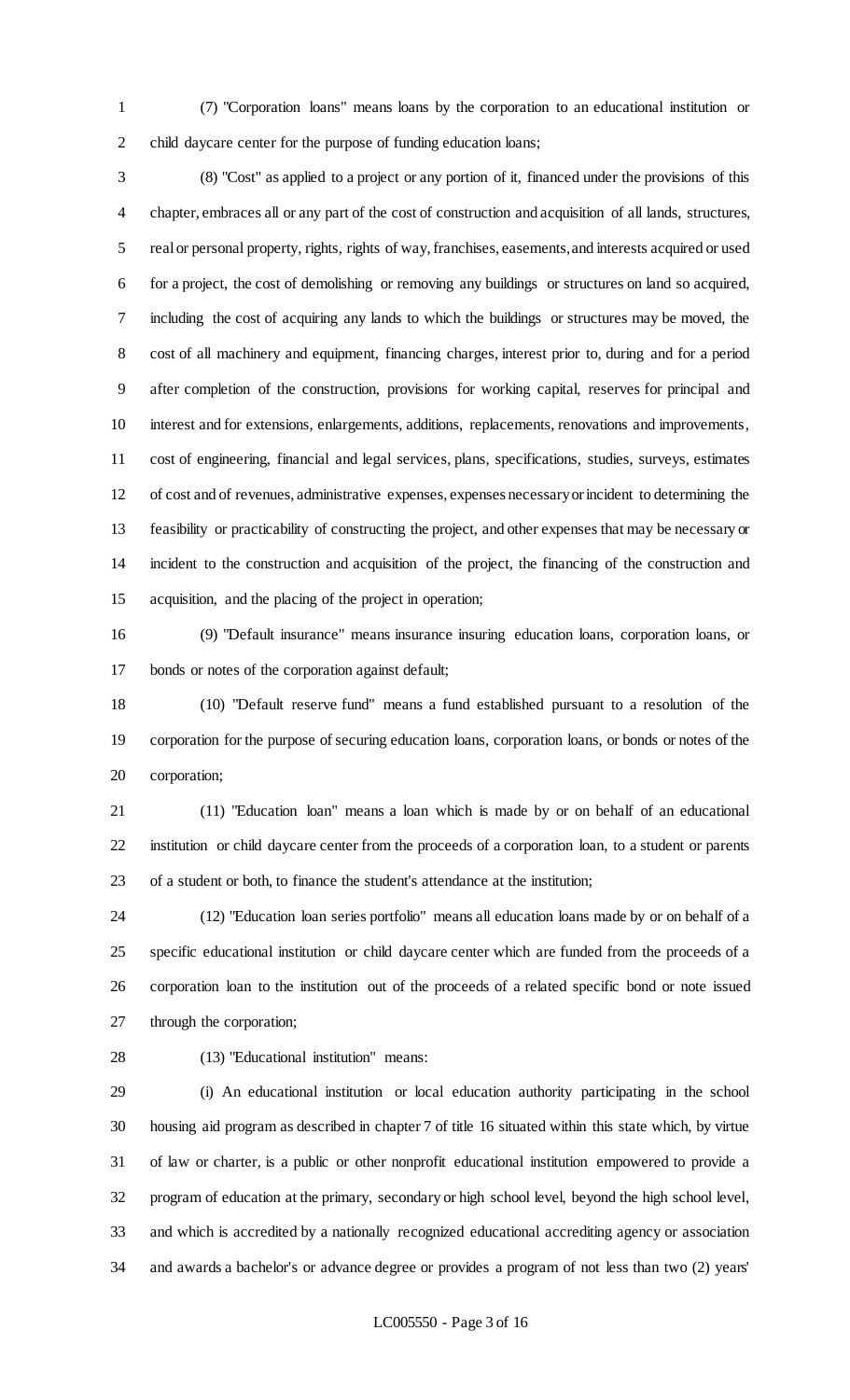duration which is accepted for full credit toward a bachelor's degree;

 (ii) Any nonprofit corporation, business corporation, limited liability company or partnership or limited partnership the shareholders or members or partners or limited partners of 4 which are limited to those entities described in paragraph  $(13)(i)$  hereof;  $\theta$ 

 (iii) Any nonprofit corporation, business corporation, limited liability company, partnership or limited partnership which is a party to a public-private partnership agreement at least one of the parties of which is described in paragraph 13(i) hereof;

(iv) Any museum in this state as defined by § 34-44.1-1 and which is a not-for-profit

organization; or

 (v) Any performing arts center or theater that produces live on-stage musical, theatrical or dance performances in this state for members of the public and which is a not-for-profit

organization.

(14) "Healthcare provider" means:

 (i) Any nonprofit hospital incorporated under the laws of the state, including any nonprofit subsidiary corporations formed by any hospital or formed by the parent corporation of the hospital; (ii) Any nonprofit corporation, the member or members of which consist solely of one or more hospitals or their parent corporations;

 (iii) Any other hospital, which is licensed as a general hospital or maternity hospital pursuant to chapter 17 of title 23, which is exempt from taxation;

(iv) Any nonprofit group health association;

 (v) Any cooperative hospital service organization, or any nonprofit corporation that is licensed as a skilled nursing and/or intermediate care facility pursuant to chapter 17 of title 23, including any nonprofit subsidiary corporation formed by any of the foregoing skilled nursing and/or intermediate care facilities, or any nonprofit corporation eligible to receive funding, pursuant to chapter 8.5 of title 40.1, and/or a corporation created pursuant to chapter 6 of title 7; provided, that it is a real estate holding corporation created for the benefit of a nonprofit corporation eligible to receive funding under chapter 8.5 of title 40.1;

 (vi) Any nonprofit healthcare corporation whose purpose is to provide home care services or supplies to the citizens of this state including, but not limited to, nonprofit visiting nurse associations and nonprofit home care organizations;

 (vii) Any other not-for-profit corporation organized pursuant to chapter 6 of title 7 or pursuant to any special act of the general assembly and which is exempt from federal taxation of income in accordance with Section 501(c)(3), 26 U.S.C. § 501(c)(3), of the Internal Revenue Code and which is licensed as: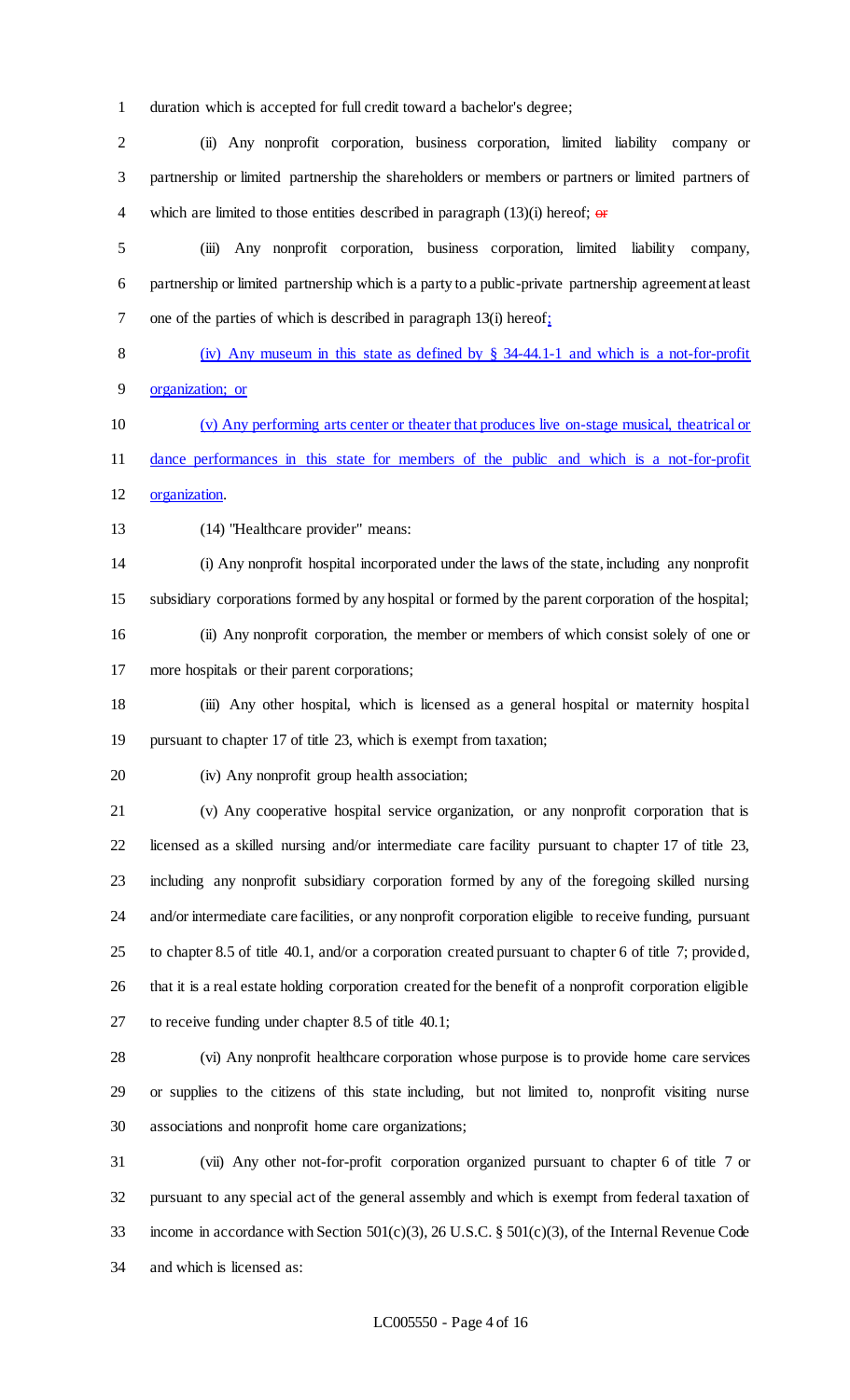(A) A healthcare facility pursuant to chapter 17 of title 23;

(B) A "facility" pursuant to chapter 24 of title 40.1;

(C) A "residential care and assisted living facility" pursuant to chapter 17.4 of title 23;

(D) An adult daycare facility; or

 (E) A "clinical laboratory" pursuant to chapter 23-16.2 and as a manufacturer of biological products by the United States Department of Health and Human Services Food and Drug Administration that operates in Rhode Island;

 (viii) Any not-for-profit corporation which is exempt from federal taxation of income in 9 accordance with Section  $501(c)(3)$  of the Internal Revenue Code, 26 U.S.C. §  $501(c)(3)$ , or any successor section of the Internal Revenue Code, which under contract with the state educates, counsels or rehabilitates young people who have come subject to child welfare, juvenile justice or mental health systems in the state; or

 (ix) Any network or similar arrangement of those entities listed in subsection (i) through 14 (viii) above;

 (x)(A) Any nonprofit corporation, business corporation, limited liability company, partnership or limited partnership, the shareholders or members or partners or limited partners of which are limited to those entities described in paragraph (14)(i) through (ix) hereof; or

 (B) Any nonprofit corporation, business corporation, limited liability company, partnership or limited partnership which is a party to a public-private partnership agreement at least one of the 20 parties of which is described in paragraph  $(14)(i)$  through  $(ix)$  hereof.

 (xii) Any not-for-profit corporation organized pursuant to chapter 6 of title 7 or pursuant 22 to any special act of the general assembly, which is exempt from federal taxation of income in 23 accordance with Section 501(c)(3), 26 U.S.C. § 501(c)(3), of the Internal Revenue Code, which 24 provides individual or family social or human services within the state and which is accredited by

- a nationally recognized social or human services accrediting agency; or
- 26 (xiii) A not-for-profit corporation organized pursuant to chapter 6 of title 7 or pursuant to

any special act of the general assembly, which is exempt from federal taxation of income in

28 accordance with Section 501(c)(3), 26 U.S.C.§ 501(c)(3), of the Internal Revenue Code and which

- provides temporary housing shelter to people within this state.
- (15) "Loan funding deposit" means monies or other property deposited by an educational institution or child daycare center with the corporation, a guarantor, or a trustee for the purpose of:
- (i) Providing security for bonds or notes;
- (ii) Funding a default reserve fund;
- 34 (iii) Acquiring default insurance;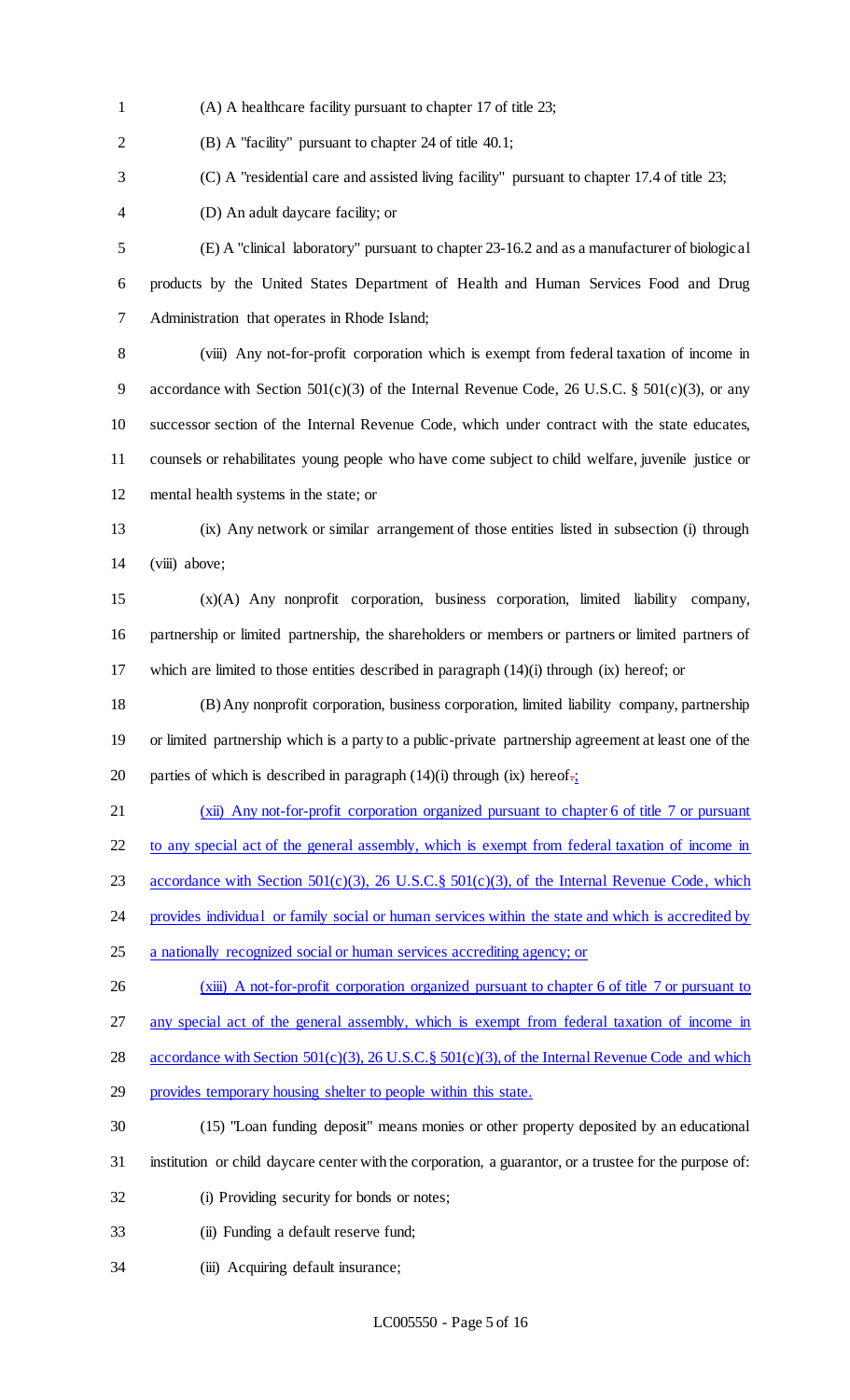(iv) Defraying costs of the corporation, the monies or properties to be in amounts as deemed necessary by the corporation or a guarantor as a condition for the institution's participation in the corporation's programs;

 **(**16**)** "Municipality" means any city or town located in the state with powers set forth in title 45.

 (16)(17) "Nonprofit group health association" means an association or a corporation established by an act of the general assembly, or created pursuant to chapter 6 of title 7, to provide all or any part of a project or property to the citizens of this state;

9  $(17)(18)$  "Note" means a written promise to pay, including, but not limited to, capital notes and revenue anticipation notes;

11 (18)(19) "Parent" means any parent, legal guardian, or sponsor of the student at an educational institution or child daycare center;

 (19)(20) "Participating hospital health care provider" means a hospital health care provider which, pursuant to the provisions of this chapter, undertakes the financing and construction or acquisition of a project or undertakes the refunding or refinancing of obligations or of a mortgage or of advances as provided in and permitted by this chapter;

 $(20)(21)$  "Participating educational institution" means an educational institution or child daycare center which, pursuant to the provisions of this chapter, undertakes the financing and construction or acquisition of a project, or undertakes the refunding or refinancing of obligations or of a mortgage or of advances or undertakes the financing, directly or indirectly, of education loans, all as provided in and permitted by this chapter;

 (22) "Participating municipality" means a municipality which, pursuant to the provisions of this chapter, undertakes the financing and construction or acquisition of a project or undertakes 24 the refunding or refinancing of obligations or of a mortgage or of advances as provided in and permitted by this chapter:

 $(21)(23)$  "Project," in the case of a participating educational institution or child daycare center means a structure suitable for use as a dormitory or other housing facility, dining hall, student union, administration building, academic building, library, laboratory, research facility, classroom, athletic facility, healthcare facility, and maintenance, storage or utility facility, and other structures or facilities related to the educational institution or child daycare center or required or useful for the instruction of students or the conducting of research or the operation of an educational institution or child daycare center including parking and other facilities or structures essential or convenient for the orderly conduct of the educational institution or child daycare center and also includes equipment and machinery and other similar items necessary or convenient for the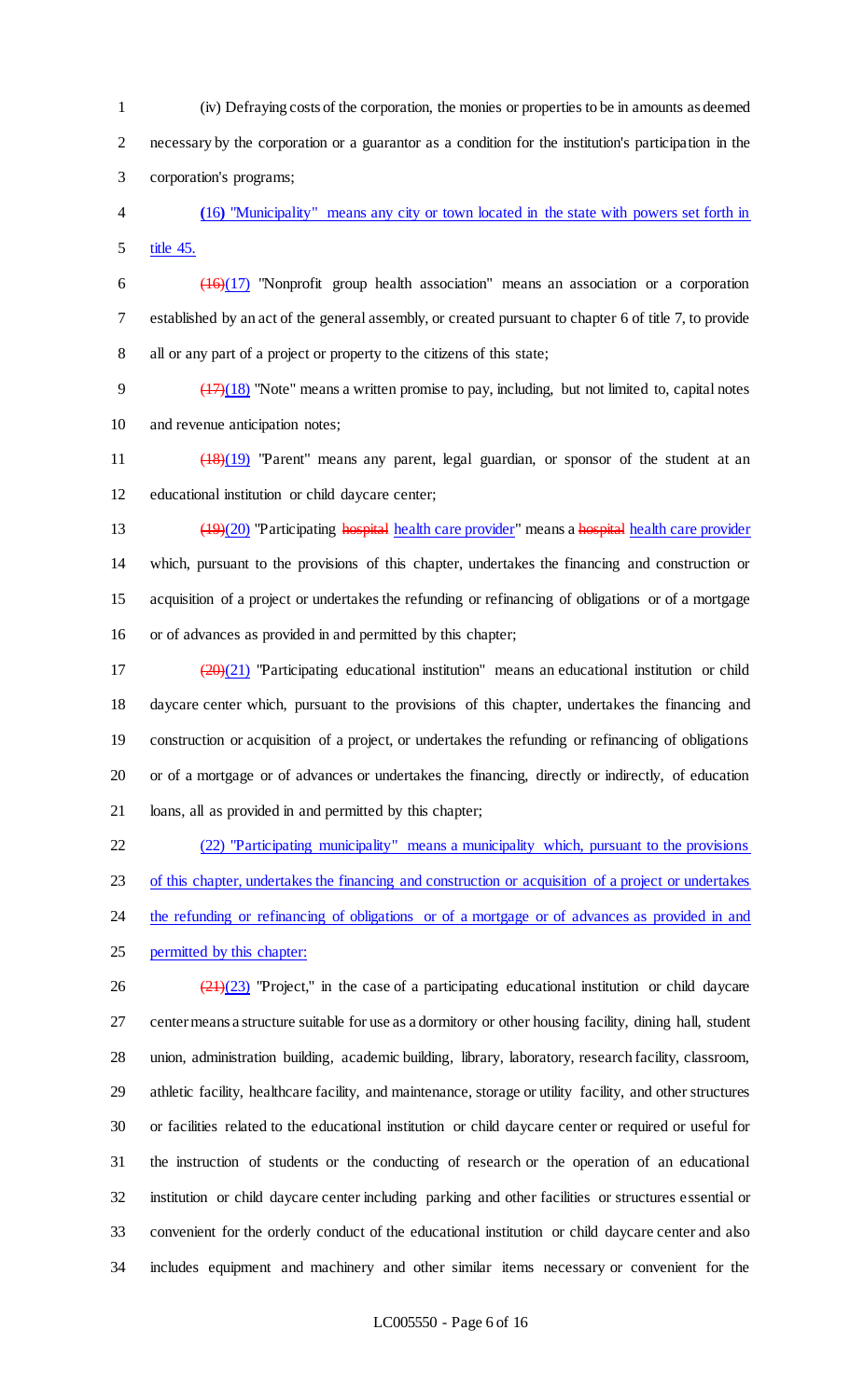operation of a particular facility or structure in the manner for which its use is intended, but does not include such items as books, fuel, supplies, or other items which are customarily deemed to result in a current operating charge and in the case of a participating municipality means a structure suitable for use as a public library, gymnasium, recreational facility, park, playground and maintenance, storage or utility facility and other structures required or useful for the operation of the project, including parking and other facilities or structures essential or convenient for the orderly operation of the project, and also includes equipment and machinery and other similar items necessary or convenient for the operation of the project in the manner for which its use is intended, but does not include such items as books, fuel, supplies, or other items which are customarily deemed to result in a current operating charge; and, in the case of a participating healthcare provider, means a structure suitable for use as a hospital, clinic, nursing home, congregate housing for the elderly and/or infirm, mental health service unit, or other healthcare facility, laboratory, laundry, nurses', interns', or clients' residence, administration building, research facility, and maintenance, storage or utility facility, and other structures or facilities related to the healthcare provider or required or useful for the operation of the project, including parking and other facilities or structures essential or convenient for the orderly operation of the project, and also includes equipment and machinery and other similar items necessary or convenient for the operation of the project in the manner for which its use is intended, but does not include such items as fuel, supplies, or other items which are customarily deemed to result in a current operating charge;

 $\sqrt{(22)(24)}$  "Public-private partnership agreement" means an arrangement or agreement pursuant to which a nonprofit corporation, business corporation, limited liability company, partnership or limited partnership undertakes or develops a project for an educational institution, 23 municipality or a healthcare provider including, but not limited to, a lease arrangement, wherein pursuant to such arrangement or agreement at the conclusion of such arrangement or agreement the ownership of the bond-financed or note-financed project is transferred to the educational institution, 26 municipality or healthcare provider for no additional consideration.

## (25) "Recreational facility" means a system of public recreation established by § 32-3-2.

 $(23)(26)$  "Revenue anticipation note(s)" means a note or notes of the corporation not exceeding twelve (12) months in duration to maturity issued for the benefit of a healthcare provider or educational institution in anticipation of revenues reasonably expected to be collected by the healthcare provider or educational institution within twelve (12) months from the date of the note or notes;

33  $(24)(27)$  "School housing project" means an "approved project," as defined in § 16-7-36(2);  $\frac{(25)(28)}{25}$  "School housing project financing" means bonds issued through the corporation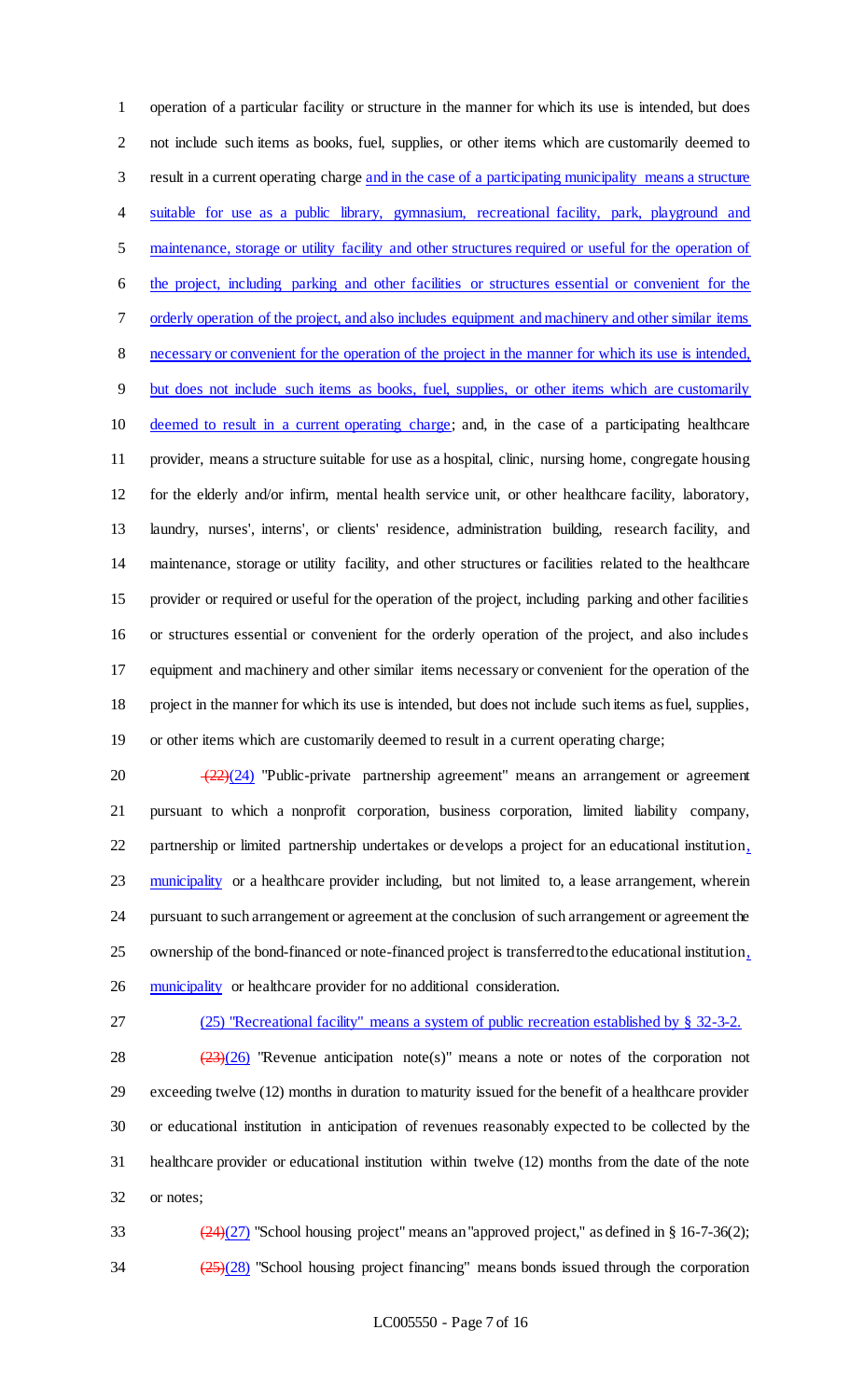- to fund school housing projects as provided in and permitted by § 16-7-44;
- 2  $(26)(29)$  "State" means the state of Rhode Island; and

 $\left(\frac{27}{30}\right)$  "State reimbursement" shall mean the state's share of school housing project cost as determined in accordance with §§ 16-7-35 -- 16-7-47.

## **45-38.1-4. Corporation established.**

 (a) There is hereby created a public body corporate and agency of the state to be known as the "Rhode Island health and educational building corporation" as successor to the Rhode Island educational building corporation, previously created as a nonbusiness corporation under and pursuant to chapter 6 of title 7, as amended by chapter 121 of the Public Laws of 1966, and constituted and established as a public body corporate and agency of the state for the exercising of the powers conferred on the corporation under and pursuant to §§ 45-38.1-1 -- 45-38.1-24.

 (b) All of the powers of the corporation are vested in the board of directors of the corporation elected at the first meeting of the incorporators of the Rhode Island educational building corporation, and the members of the board shall continue to serve for the duration of the terms for which they were originally elected. Successors to the members of the board of directors shall be appointed by the governor, as follows: prior to the month of June in each year, commencing in the year 1968, the governor shall appoint a member to serve on the board of directors for a term of five (5) years to succeed the member whose term will expire in June of that year. In the event of a vacancy occurring in the membership of the board of directors, the governor shall appoint a new member of the board of directors for the unexpired term. Any member of the board of directors is eligible for reappointment.

 (c) Each member of the board of directors, before entering upon his or her duties, shall take an oath to administer the duties of his or her office faithfully and impartially, and the oath shall be filed in the office of the secretary of state.

 (d) The board of directors shall elect two (2) of its members as chairperson and vice chairperson, and also elect a secretary, assistant secretary, treasurer, and assistant treasurer, who need not be members of the board. Three (3) members of the board of directors of the corporation shall constitute a quorum, and the affirmative vote of the majority of the directors present and entitled to vote at any regular or special meeting at which a quorum is present, is necessary for any action to be taken by the corporation; except, however, that the affirmative vote of three (3) members of the board of directors is necessary for the election of officers of the corporation and to amend the bylaws of the corporation. No vacancy in the membership of the board of directors of the corporation impairs the right of a quorum to exercise all the powers of and perform the duties of the corporation.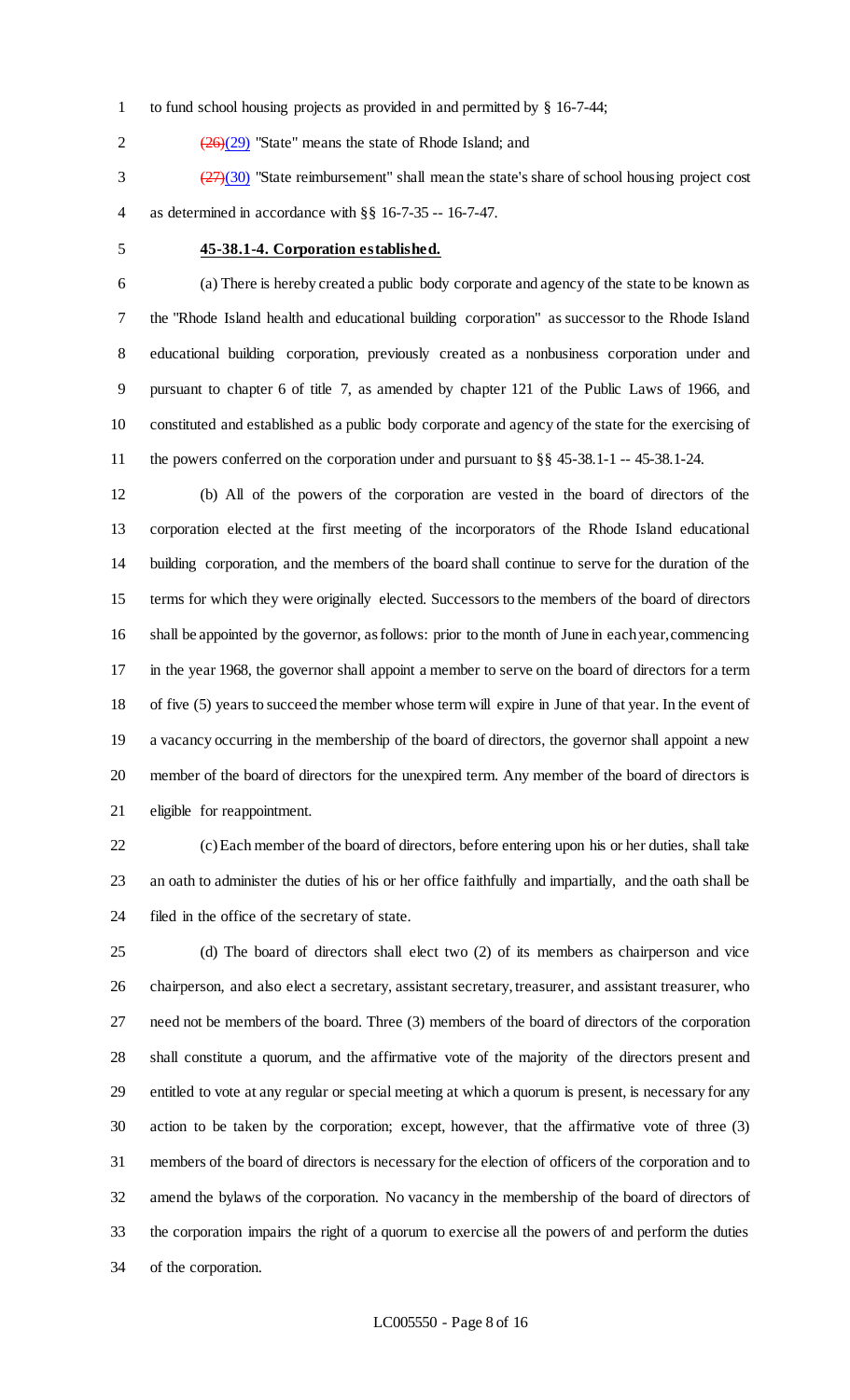(e) Any action taken by the corporation under the provisions of this chapter may be authorized by resolution at any regular or special meeting, and each resolution takes effect immediately and need not be published or posted.

 (f) The members of the board of directors shall receive compensation at the rate of fifty dollars (\$50.00) per meeting attended; however, the compensation shall not exceed one thousand five hundred dollars (\$1,500) per fiscal year per member.

 (g) Notwithstanding any other law to the contrary, it shall not be or constitute a conflict of interest for a trustee, director, officer, or employee of an institution for higher education or municipality or child daycare center or a healthcare provider to serve as a member of the board of directors of the corporation; provided, that the trustee, director, officer, or employee abstains from deliberation, action and vote by the board under this chapter in specific respect to the institution for higher education, or municipality or, child daycare center or the healthcare provider of which the member is a trustee, director, officer, or employee.

(h) The board and corporation shall comply with provisions of chapter 155 of title 42, the

quasi-public corporations accountability and transparency act.

#### **45-38.1-5. General grant of powers.**

 The corporation has the following powers, together with all powers incidental or necessary 18 for the performance of the following:

 (1) To have perpetual succession as a public body corporate and agency of the state and to adopt bylaws for the regulation of its affairs and the conduct of its business;

(2) To adopt an official seal and alter the seal at pleasure;

(3) To maintain an office at a place or places that it may designate;

(4) To sue and be sued, plead and be impleaded;

 (5) To determine the location and character of any project to be financed under the provisions of this chapter, and to construct, reconstruct, renovate, replace, maintain, repair, operate, lease, as lessee or lessor, and regulate the project to pay its costs, to enter into contracts for any or all of those purposes, to enter into contracts for the management and operation of a project, and to designate a participating educational institution or child day care center or a participating 29 municipality, or a participating health care provider as its agent to determine the location and character of a project undertaken by the participating educational institution or child day care 31 center, or a participating municipality or by a participating health care provider under the provisions of this chapter, and as the agent of the corporation, to acquire, construct, reconstruct, renovate, replace, maintain, repair, operate, lease, as lessee or lessor, and regulate the project, and, as the agent of the corporation, to enter into contracts for any or all of those purposes, including contracts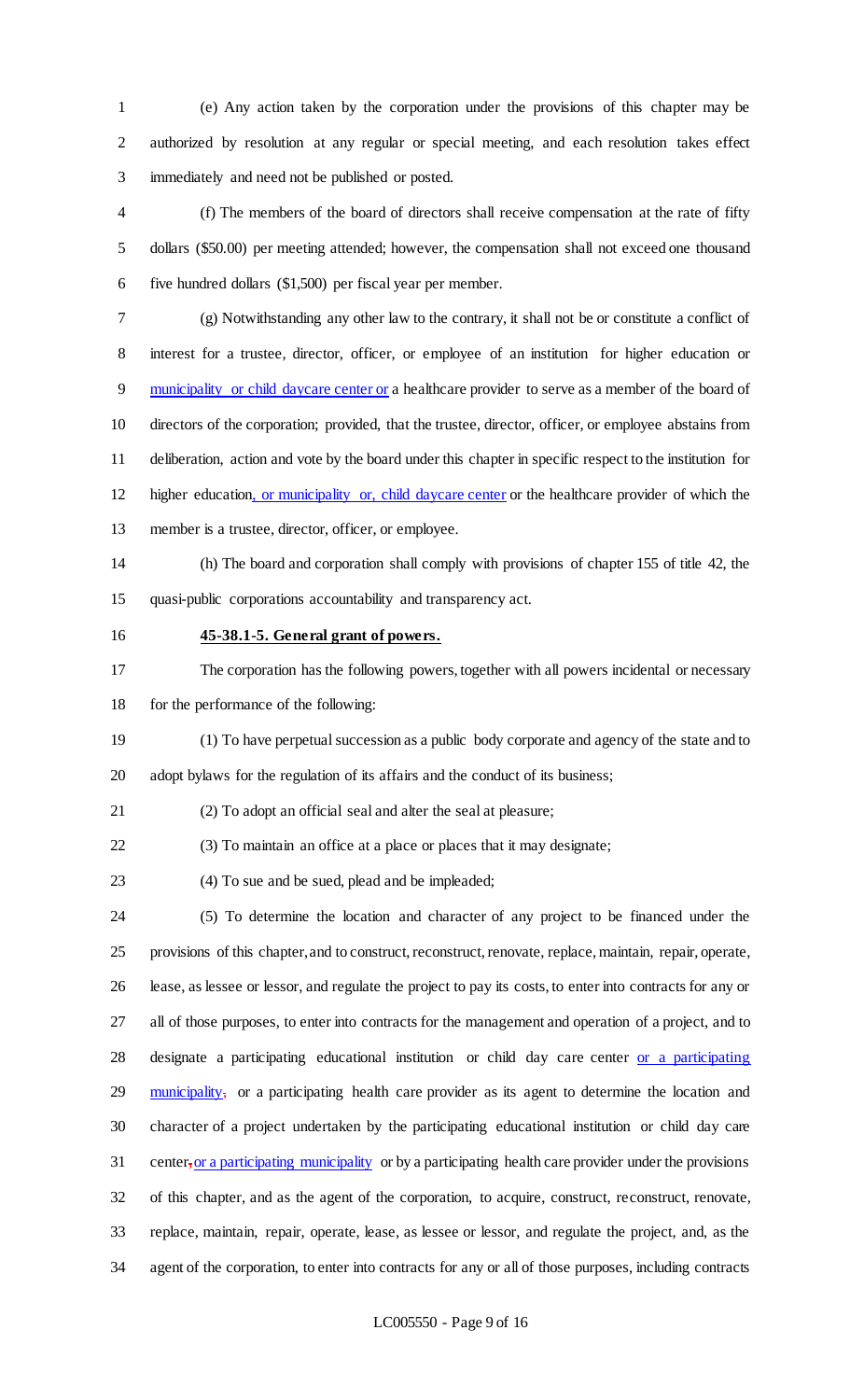for the management and operation of the project;

 (6) To issue bonds, notes, bond anticipation notes, revenue anticipation notes, capital notes, and other obligations of the corporation including, but not limited to, interest rate exchange agreements and contracts to hedge interest rates, for any of its corporate purposes, and to fund or refund the bonds, all as provided in this chapter;

 (7) Generally, to fix and revise from time to time and charge and collect rates, rents, fees, and charges for the use of and for the services furnished or to be furnished by a project or any portion of it, and to contract with any person, partnership, association, or corporation or other body public or private in respect to the project;

 (8) To establish rules and regulations for the use of a project or any portion of it and to designate a participating educational institution or child day care center, or a participating health care provider or a participating municipality as its agent to establish rules and regulations for the use of a project undertaken by the participating educational institution or child day care center or by the participating health care provider or by the participating municipality;

 (9) Employ consulting engineers, architects, attorneys, accountants, construction and financial experts, superintendents, managers, and other employees and agents as may be necessary in its judgment, and to fix their compensation;

 (10) To receive and accept from any public agency, loans or grants for or in aid of the construction of a project or any portion of it, and to receive and accept loans, grants, aid, or contributions from any source of either money, property, labor, or other things of value, to be held, used, and applied only for the purposes for which those loans, grants, aid, and contributions are made;

 (11) To mortgage any project, and the site of the project, for the benefit of the holders of bonds issued to finance the project;

 (12) To make loans to any participating educational institution or child day care center and 26 to any participating health care provider or to a participating municipality for the cost of a project in accordance with an agreement, and any other security instrument required by the corporation between the corporation and the participating educational institution or child day care center or the 29 participating health care provider; or participating municipality; provided, that, no loan exceeds the total cost of the projects as determined by the participating educational institution or child day care center or the participating hospital, or the participating municipality and approved by the corporation;

 (13) To make loans to a participating educational institution or child day care center or to 34 a participating health care provider or to the participating municipality to refund outstanding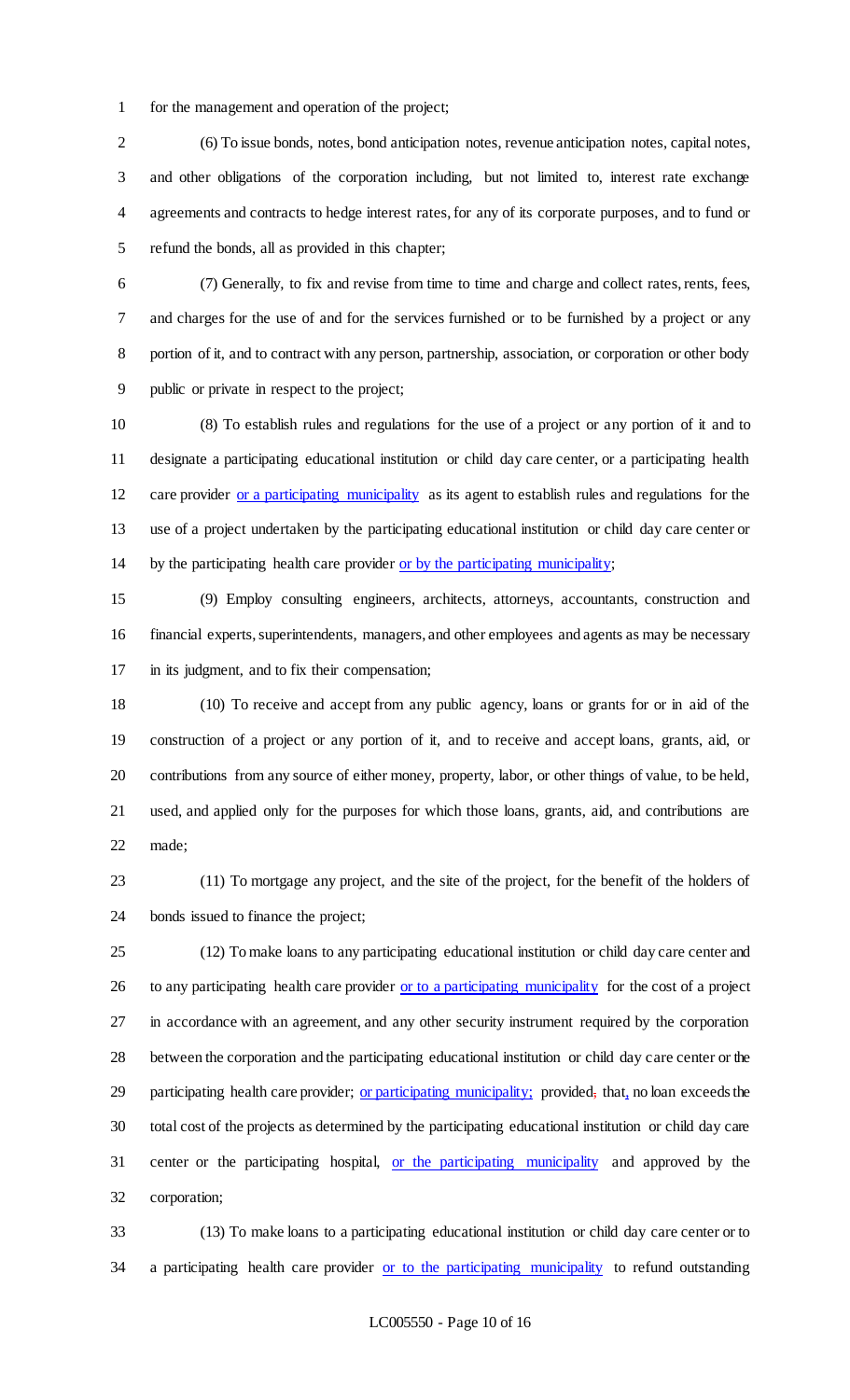obligations, mortgages, or advances issued, made or given by the participating educational institution or child day care center or the participating health care provider or to a participating municipality for the cost of a project;

 (14) To charge to and equitably apportion, among participating educational institution or 5 child day care center and participating health care provider and participating municipality, its administrative costs and expenses incurred in the exercise of the powers and duties conferred by this chapter;

 (15) To accept any gifts or grants or loans of funds or property or financial or other aid in any form from the federal government or any agency or instrumentality of the federal government, or from the state or any agency or instrumentality of the state, or from any other source and to comply, subject to the provisions of this chapter, with the terms and conditions of the gifts, grants, or loans;

 (16) To do all things necessary or convenient to carry out the purposes of this chapter. In carrying out the purposes of this chapter, the corporation may undertake a project for two (2) or more participating health care providers jointly, or for any combination of providers, and, thereupon, all other provisions of this chapter shall apply to and for the benefit of the corporation and those joint participants;

 (17) To enter into contracts for the purpose of guaranteeing or insuring loans to any participating educational institution or child day care center or to any participating health care 20 provider or to any participating municipality to carry out the purposes of the corporation, and to pledge, encumber, or advance funds of the corporation in connection with the loans; and

 (18) To make and effectuate gifts or grants of corporation funds for or in aid of the construction of or development of any project or any portion of a project or in furtherance of the policies, purposes, and powers of the corporation set forth in this chapter, and to retain or appoint any agents or consultants deemed necessary or desirable by the corporation to effectuate, make, and administer the gifts or grants.

## **45-38.1-6. Acquisition of property.**

 The corporation is authorized and empowered, directly, or by and through a participating 29 institution for higher education or a participating municipality or a participating child daycare center or a participating health care provider, as its agent, to acquire by purchase or by gift or devise any lands, structures, property, real or personal, rights, rights of way, franchises, easements, and other interests in lands, including lands lying under water and riparian rights, which are located within or without the state as it may deem necessary or convenient for the construction or operation of a project, upon terms and at prices that may be considered by it to be reasonable and can be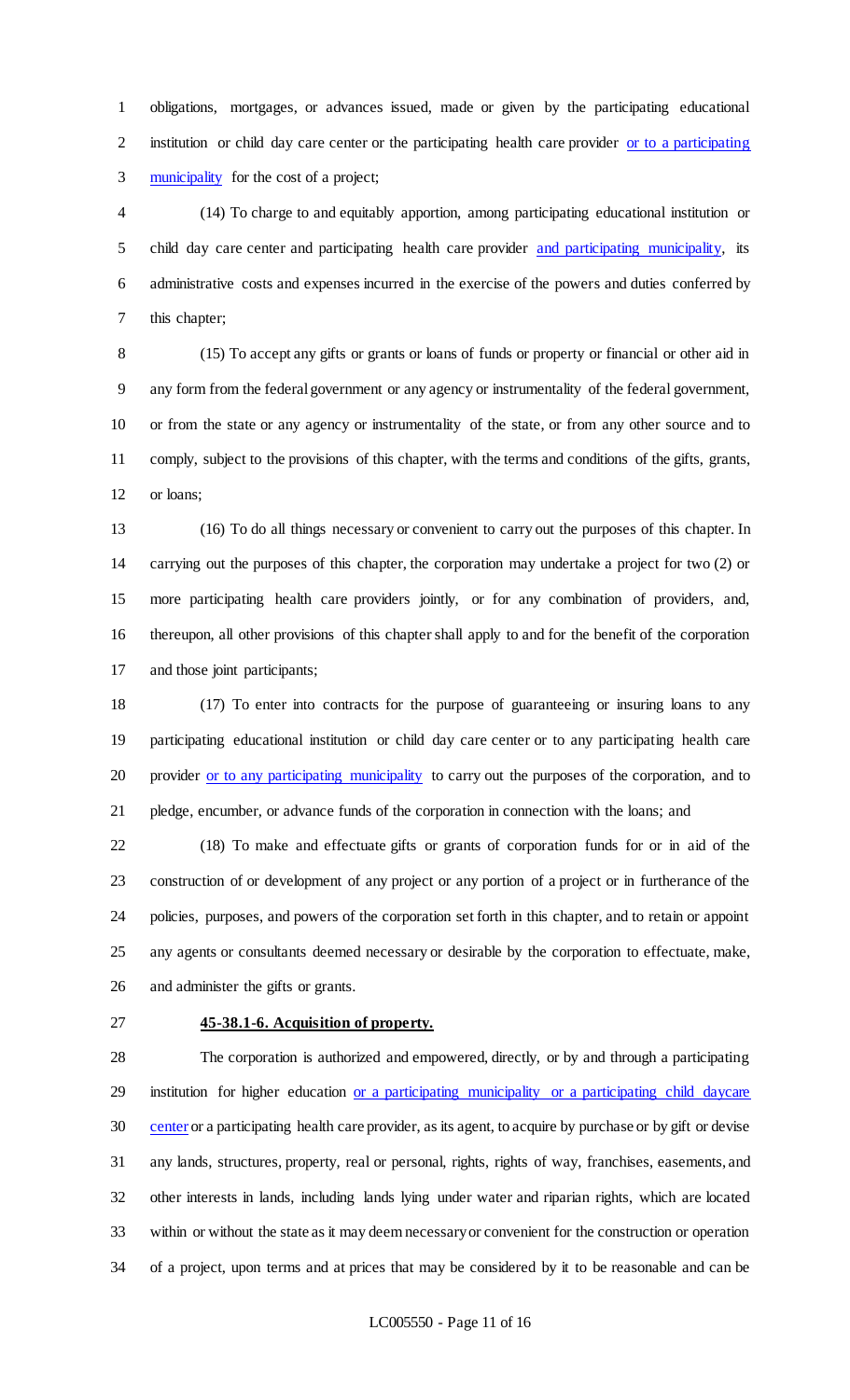agreed upon between it and the owner of the property, and to take title to the property in the name of the corporation or in the name of a participating institution for higher education or a participating municipality or a participating child daycare center or a participating health care provider as its agent.

## **45-38.1-7. Title to project.**

 When the principal of and interest on bonds of the corporation issued to finance the cost of 7 a particular project or projects for a participating institution for higher education or for a participating municipality or a participating child daycare center or for a participating health care provider, including any refunding bonds or notes issued to refund and refinance the bonds or notes, have been fully paid and retired, or when adequate provision has been made to fully pay and retire the bonds or notes, and all other conditions of the resolution or trust agreement authorizing and securing the bonds or notes have been satisfied and the lien of the resolution or trust agreement has been released in accordance with its provisions, the corporation shall promptly do things and execute deeds and conveyances that are necessary and required to convey title to the project or projects to the participating institution for higher education or the participating municipality or the 16 participating child daycare center or the participating health care provider, free and clear of all liens and encumbrances, all to the extent that title to the project or projects shall not, at the time, then be 18 vested in the participating institution for higher education or the participating municipality or the 19 participating child daycare center or the participating health care provider.

#### **45-38.1-9. Bonds of the corporation.**

 (a) The corporation is authorized from time to time to issue its negotiable bonds for any corporate purpose or project. In anticipation of the sale of the bonds the corporation may issue negotiable bond anticipation notes and may renew those notes from time to time, but maximum maturity of the notes, including renewals of those notes, shall not exceed forty (40) years from the date of issue of the original notes. The notes shall be paid from any revenues of the corporation or other moneys available for payment and not otherwise pledged, or from the proceeds of the sale of the bonds of the corporation in anticipation of which they were issued. The notes shall be issued in the same manner as the bonds. The notes and the resolution, or resolutions authorizing the notes, may contain any provisions, conditions, or limitations which a bond resolution of the corporation may contain.

 (b) The bonds, notes, or other obligations are payable from any revenues or moneys of the corporation available for payment and not otherwise pledged, subject only to any agreements with the holders of particular bonds, notes, or other obligations pledging any particular revenues or 34 moneys, and subject to any agreements with any participating institution for higher education or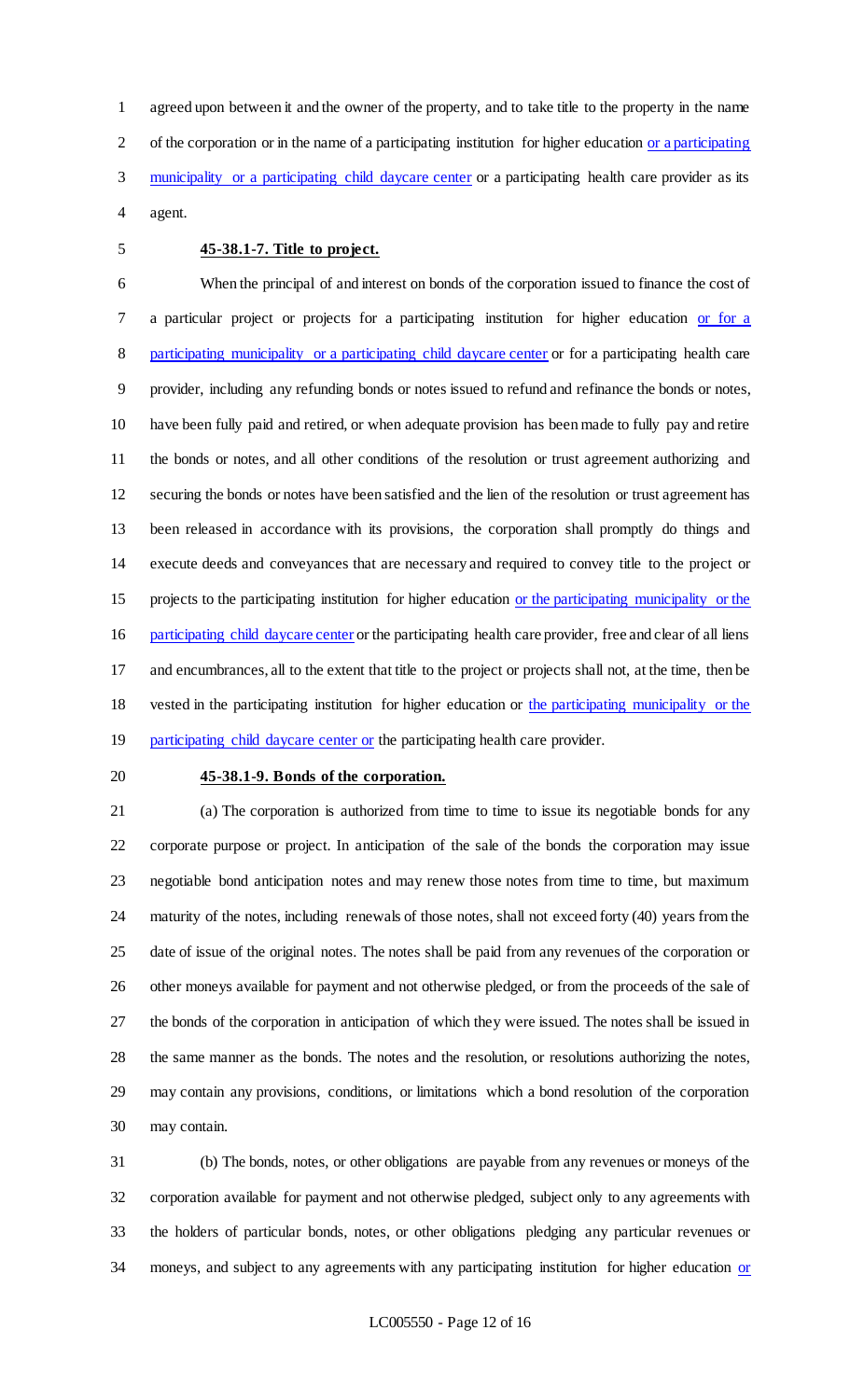any participating municipality or participating child daycare center or any participating hospital, notwithstanding that the bonds, notes, or other obligations may be payable from a special fund, they shall be and be deemed to be for all purposes negotiable instruments, subject only to the provisions of the bonds, notes, or other obligations for registration.

 (c) The bonds may be issued as serial bonds or as term bonds, or the corporation, in its discretion, may issue bonds of both types. The bonds shall be authorized by resolution of the corporation and bear a date or dates, mature at a time or times, not exceeding sixty-five (65) years from their respective dates, bear interest at rate or rates, be payable at a time or times, be in denominations, be in a form, either coupon or registered, carry registration privileges, be executed in a manner, be payable in lawful money of the United States of America at a place or places, and be subject to terms of redemption, that the resolution or resolutions may provide. In the event term bonds are issued, the resolution authorizing the term bonds may make provisions for the establishment and management of adequate sinking reserve funds for their payment as the corporation may deem necessary. The bonds or notes may be sold at public or private sale for a price or prices as the corporation determines. Pending preparation of the definitive bonds, the corporation may issue interim receipts or certificates which shall be exchanged for the definitive bonds.

 (d) Any resolution or resolutions authorizing any bonds or any issue of bonds may contain provisions, which are a part of the contract with the holders of the bonds to be authorized, as to:

20 (1) Pledging the full faith and credit of a participating institution for higher education or of 21 a participating municipality or participating child daycare center or of a participating health care provider, all or any part of the revenues of a project of any revenue producing contract or contracts made by the corporation with any individual, partnership, corporation, or association or other body, public or private, or pledging all or any part of the revenues derived from corporation loans, education loans, payments by participating institutions for higher education, banks, guarantors, insurers, or others pursuant to letters of credit or purchase agreements, investment earnings, insurance proceeds, loan funding deposits, proceeds from the sale of education loans, proceeds of refunding bonds and fees, charges, and other revenues of the corporation, to secure the payment of the bonds or of any particular issue of bonds, subject to agreements with bondholders as may then exist;

 (2) The rentals, revenues, fees and other charges to be charged, and the amounts to be raised in each year, and the use and disposition of the revenues;

 (3) The setting aside of reserves or sinking funds, loan funding deposits, and their regulation and disposition;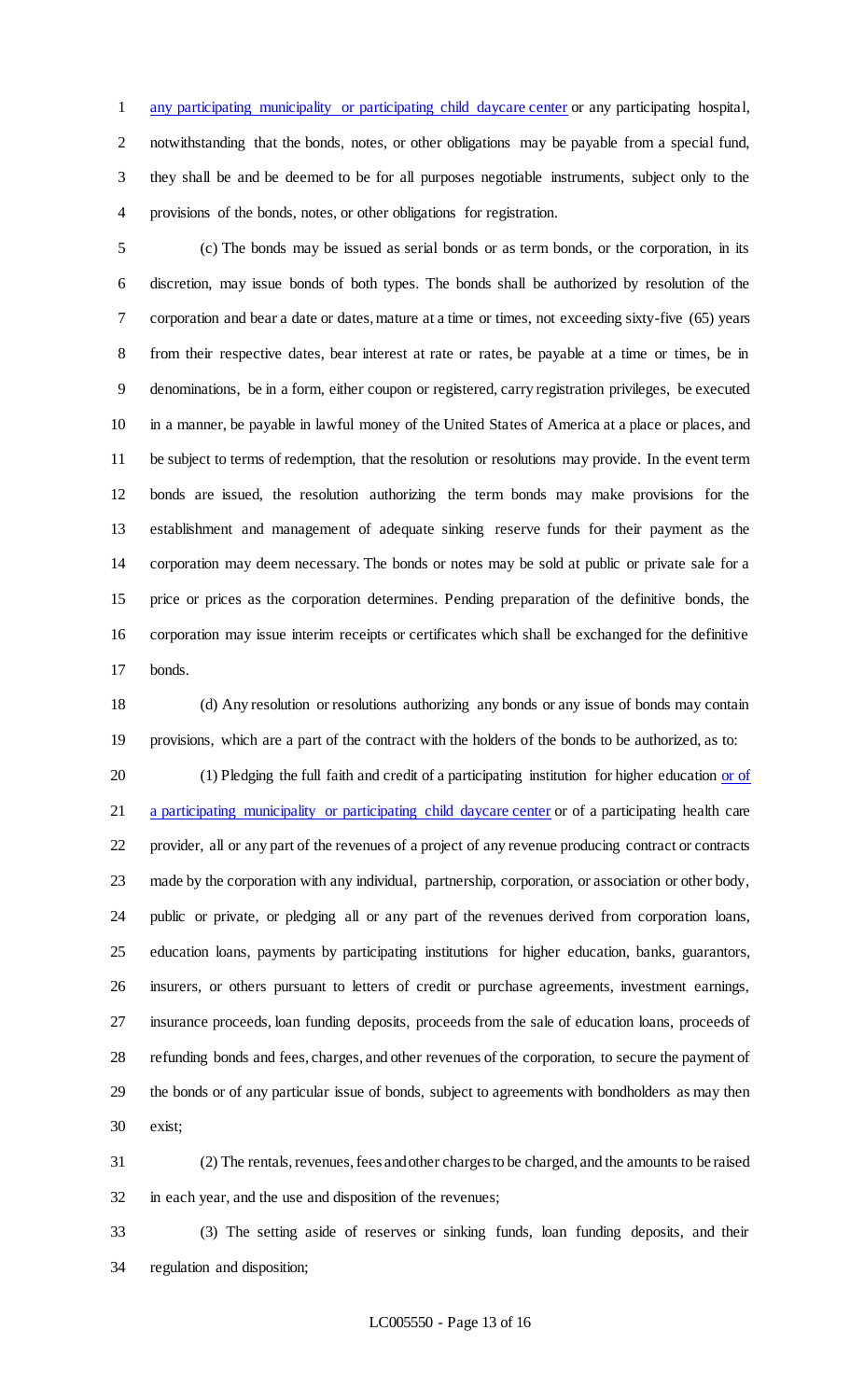(4) Limitations on the right of the corporation or its agent to restrict and regulate the use of the project or of education loans;

 (5) Limitations on the purpose to which the proceeds of the sale of any issue, of bonds then or thereafter to be issued, may be applied and pledging the proceeds to secure the payment of the bonds or any issue of the bonds;

 (6) Limitations on the issuance of additional bonds, the terms upon which additional bonds may be issued and secured, and the refunding of outstanding bonds;

 (7) The procedure, if any, by which the terms of any contract with bondholders may be amended or abrogated, the amount of bonds the holders of which must consent thereto, and the manner in which the consent may be given;

 (8) Limitations on the amount of moneys derived from the project or education loan program to be expended for operating, administrative, or other expenses of the corporation;

 (9) Defining the acts or omissions to act which constitute a default in the duties of the corporation to holders of its obligations, and providing the rights and remedies of those holders in the event of a default;

(10) The mortgaging of a project and its site for the purpose of securing the bondholders;

 (11) Any other additional covenants, agreements, and provisions that are deemed desirable or necessary by the corporation for the security of the holders of the bonds; and

 (12) Providing for guarantees, pledges of endowment, letters of credit, property, or other security for the benefit of the holders of the bonds.

 (e) Neither the members of the corporation nor any person executing the bonds or notes are personally liable on the bonds or notes, or are subject to any personal liability or accountability by reason of the issuance of the bonds or notes.

 (f) The corporation has power out of any available funds, to purchase its bonds or notes. The corporation may hold, pledge, cancel, or resell the bonds, subject to and in accordance with agreements with bondholders.

#### **45-38.1-20. Procedure before issuance of bonds or notes.**

 Notwithstanding any other provisions of this chapter, the corporation is not empowered to undertake any project authorized by this chapter unless, prior to the issuance of any bonds or notes under this chapter, it has determined that:

(1) The acquisition, construction, or financing of the cost of the project will:

32 (i) With respect to an institution for higher education or child daycare center, enable or assist the institution to fulfill its obligations in providing education or child daycare center to the 34 youth of this state;  $\theta$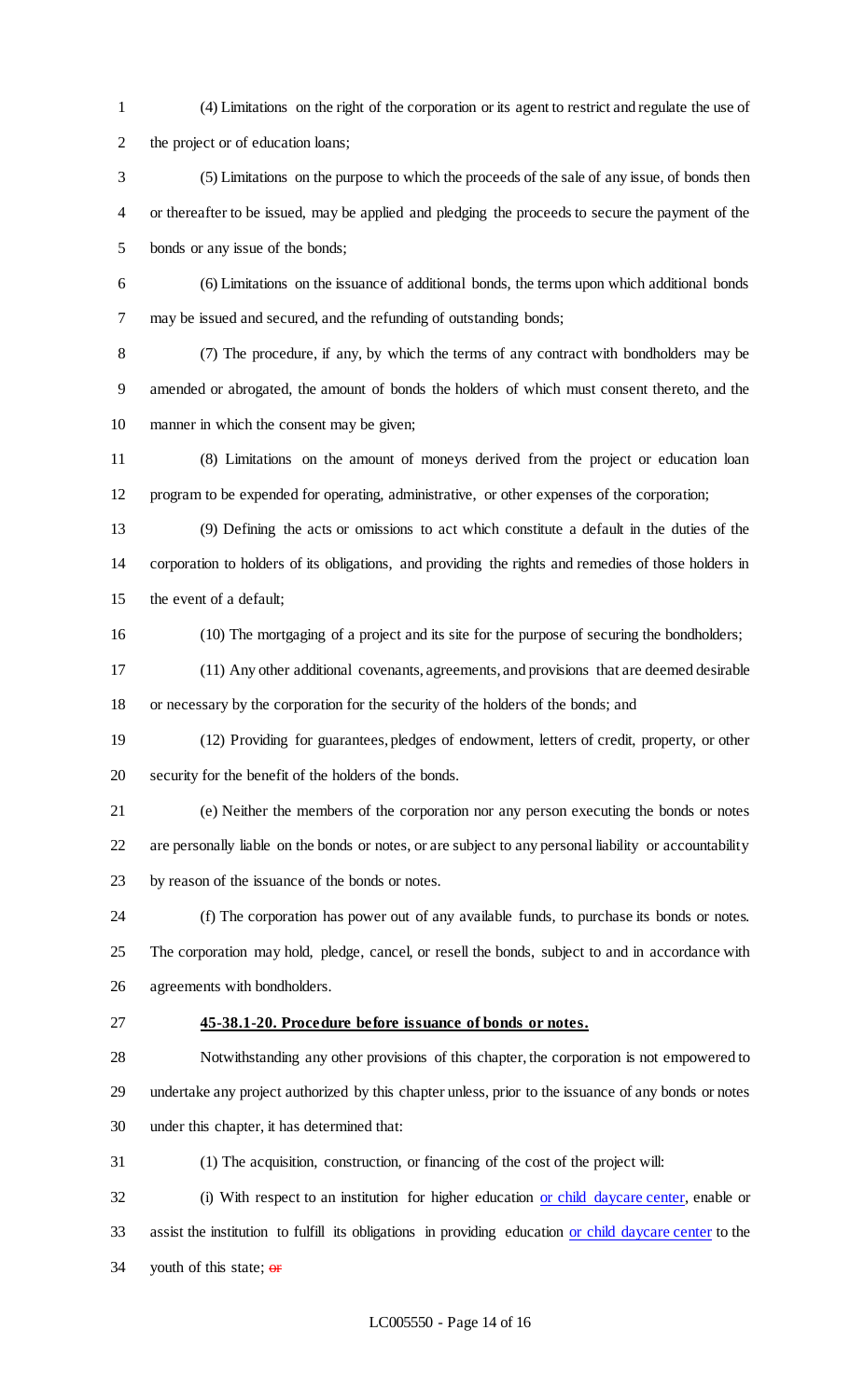(ii) With respect to a health care provider, enable the health care provider to improve the health of the people it serves by means of expanded health care, health care provider, and other 3 related services; and or

 (iii) With respect to a municipality, enable the municipality to improve the health, or living conditions or welfare of its residents by means of expanded access to public educational or public recreational facilities.

 (2) The project is leased to, or owned by, a financially responsible institution for higher 8 education or child daycare center or municipality or health care provider within the state; and

 (3) Adequate provision has been, or will be, made for the payment of the cost of the construction and/or acquisition of the project, and, except with regard to those bonds issued through the corporation related to school housing project financing, that under no circumstances will the state be obligated, directly or indirectly, for the payment of the cost of the construction and/or acquisition of the project, or for the payment of the principal of, or interest on, any obligations issued to finance the construction and/or acquisition; and

 (4) Adequate provision has been, or will be made in any agreement with respect to or lease of the project for payment of all costs of operation, maintenance, and upkeep of the project by the lessee, sublessee, or occupant so that under no circumstances is the state obligated, directly or indirectly, for the payment of the costs except with regard to state reimbursement for school housing projects; provided, that no findings shall be made and no financing effected under this chapter, with respect to health care providers, unless the proposed health care providers have first been approved by any state agency empowered to approve the construction of any health care providers in the manner provided in its general laws.

SECTION 2. This act shall take effect upon passage.

#### ======== LC005550 ========